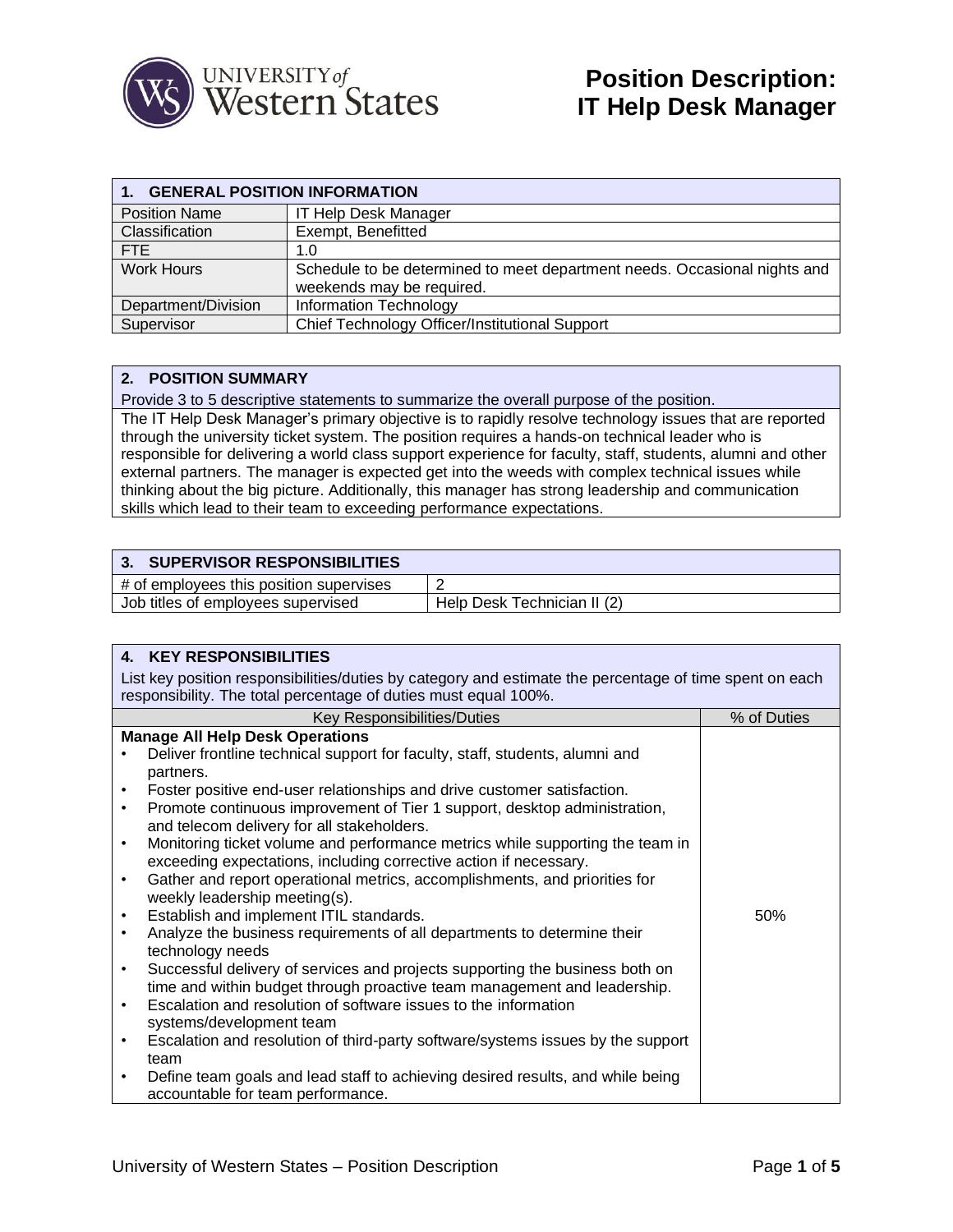

| $\bullet$ | Define and implement processes and procedures for supporting all                 |     |
|-----------|----------------------------------------------------------------------------------|-----|
|           | departments across the organization.                                             |     |
| $\bullet$ | Collect feedback to determine patterns and issues such that they can be          |     |
|           | resolved, or FAQs can be provided to customer to ease in troubleshooting.        |     |
|           | Develop and maintain Technical Support/knowledge base.                           |     |
|           | <b>Oversee Asset Management and Inventory</b>                                    |     |
|           | Manages the software and hardware purchases for the division. This entails       |     |
|           | analysis of technology trends and recommendations for effective and              |     |
|           | economical solutions to IT needs. Inspect the use of technological equipment     | 10% |
|           | and software to ensure functionality and efficiency.                             |     |
| $\bullet$ | Identify the need for upgrades, configurations or new systems and report to      |     |
|           | upper management.                                                                |     |
|           | Monitor financial resources                                                      |     |
|           | <b>University Phone System</b>                                                   |     |
|           | Administration and support of TEAMS Phone system and its related                 | 5%  |
|           | applications.                                                                    |     |
|           | <b>Teamwork</b>                                                                  |     |
|           | Help System Administrator and Database Administrator on daily tasks and          |     |
|           | troubleshooting.                                                                 | 20% |
| $\bullet$ | Manages and works with cross-team projects.                                      |     |
| $\bullet$ | Effectively leads team efforts and integrate the skills and strengths of         |     |
|           | individuals across teams for project and organizational success.                 |     |
|           | <b>Other</b>                                                                     |     |
| ٠         | Other duties as assigned. Management reserves the right to assign or reassign    | 5%  |
|           | duties and responsibilities at any time.                                         |     |
|           | <b>Employee Supervision</b>                                                      |     |
|           | Accomplish department/division objectives by supervising employees and           |     |
|           | monitoring their progress and performance.                                       |     |
| $\bullet$ | Maintain departmental staffing by recruiting, selecting, orienting, and training |     |
|           | employees and developing personal growth opportunities.                          |     |
| $\bullet$ | Develop employees within their roles via coaching, counseling, and disciplining  |     |
|           | employees.                                                                       | 10% |
| ٠         | Conduct regular check-ins with all direct reports to monitor performance, track  |     |
|           | progress on the completion of work duties and responsibilities and discuss       |     |
|           | successes and challenges.                                                        |     |
| ٠         | Conduct annual performance evaluations for all direct reports.                   |     |
| $\bullet$ | Maintain safe and healthy work environment by establishing and enforcing         |     |
|           | organization standards and adhering to legal regulations.                        |     |

| 5. UWS CORE VALUES AND ASSOCIATED COMPETENCIES                                                                                                                                                                                                                                                                                                                                                                                            |  |  |
|-------------------------------------------------------------------------------------------------------------------------------------------------------------------------------------------------------------------------------------------------------------------------------------------------------------------------------------------------------------------------------------------------------------------------------------------|--|--|
| The following Core Values are integral to working at UWS. All employees, regardless of their position<br>within the university, are expected uphold the Core Values and demonstrate associated competencies.                                                                                                                                                                                                                              |  |  |
| <b>Best Practices</b><br>We maintain high standards by using and integrating evidence across<br>multiple disciplines. To accomplish this, We:<br>Seek out and use relevant data to inform our decision-making.<br>Incorporate peer-reviewed research and professional experiences into<br>$\bullet$<br>academic discourse and patient care.<br>Promote student learning through excellence in instruction and<br>$\bullet$<br>assessment. |  |  |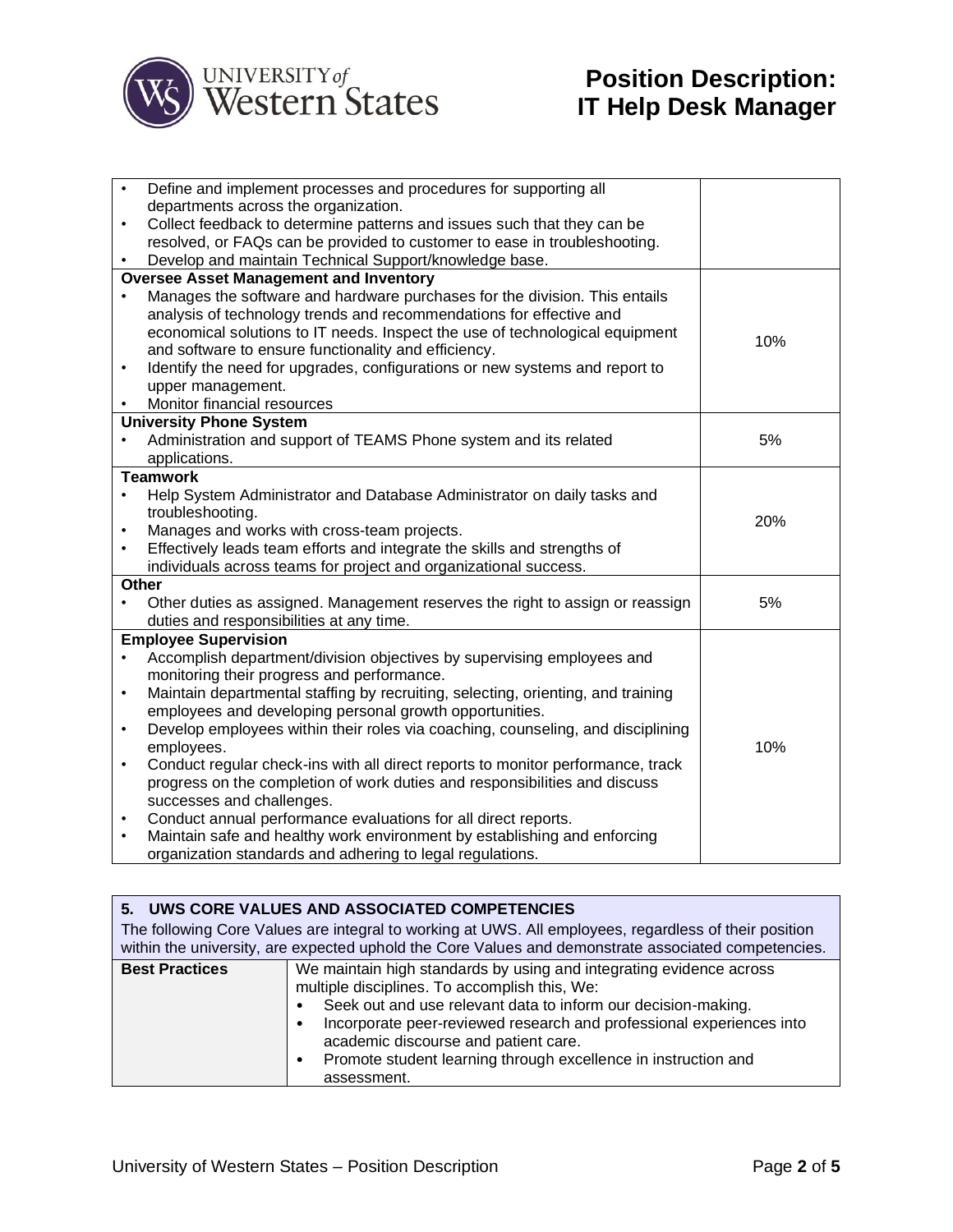

| <b>Curiosity</b>           | We are innovative, open minded, and forward thinking. To accomplish this,<br>We:                              |  |
|----------------------------|---------------------------------------------------------------------------------------------------------------|--|
|                            | Approach our work with curiosity, inquisitiveness and willingness to think<br>$\bullet$<br>outside the box.   |  |
|                            | Value and consider new ideas and ask, "What if?"<br>$\bullet$                                                 |  |
|                            | Remain open to change in order to advance and improve.                                                        |  |
| <b>Inclusiveness</b>       | We are respectful, mindful, and welcoming of different ways of being,                                         |  |
|                            | thinking, and doing. To accomplish this, We:                                                                  |  |
|                            | Actively listen to diverse perspectives and value different viewpoints and                                    |  |
|                            | experiences.                                                                                                  |  |
|                            | Promote the equity of ideas, resources, power, and identity for all.<br>$\bullet$                             |  |
|                            | Gather information and input from diverse groups to develop a common<br>$\bullet$                             |  |
|                            | vision, improve policies and practices, and advance institutional goals.                                      |  |
| Professionalism            | We are responsible, respectful, and accountable. To accomplish this, We:                                      |  |
|                            | Demonstrate civility in all our interactions, especially when there are<br>$\bullet$                          |  |
|                            | disagreements or differing opinions.                                                                          |  |
|                            | Take ownership of our speech, conduct, demeanor, and deliverables.<br>٠                                       |  |
|                            | Adhere to established policies, procedures, agreements, and deadlines.<br>٠                                   |  |
|                            | Act as thoughtful stewards of the university and its resources.<br>٠                                          |  |
| <b>Student-Focus</b>       | We work for the common good of students' academic and professional                                            |  |
|                            | success. To accomplish this, We:                                                                              |  |
|                            | Incorporate student feedback to improve academics and university                                              |  |
|                            | services.                                                                                                     |  |
|                            | When making university decisions, we ask: What effect will that have on<br>$\bullet$                          |  |
|                            | students?                                                                                                     |  |
|                            | Seek to understand the students' experience through their eyes.                                               |  |
| <b>Whole-Person Health</b> | We promote physical, mental and emotional wellness in all facets of the UWS                                   |  |
|                            | experience. To accomplish this, We:                                                                           |  |
|                            | Intentionally cultivate environments that support work-life balance.<br>$\bullet$                             |  |
|                            | Consider personal and community wellness in decision-making.<br>$\bullet$                                     |  |
|                            | Maintain rigorous academic standards while supporting the health and<br>$\bullet$                             |  |
|                            | well-being of our students.<br>Include a range of health modalities in the classroom and clinic.<br>$\bullet$ |  |
|                            |                                                                                                               |  |

| <b>EXPECTED COMPETENCIES FOR SUPERVISORS</b><br>6. |                                                                                                                                                                                                                                                                                                                                                                                                             |  |
|----------------------------------------------------|-------------------------------------------------------------------------------------------------------------------------------------------------------------------------------------------------------------------------------------------------------------------------------------------------------------------------------------------------------------------------------------------------------------|--|
| Developing &<br><b>Retaining Talent</b>            | Ability to recruit, retain, and develop high performing individuals aligned with<br>UWS' core values and institutional goals. Completes performance reviews<br>and development plans for all direct reports on time. Ability to provide<br>constructive feedback and coaching to direct reports, including individuals<br>who are underperforming.                                                          |  |
| Managing &<br><b>Stewarding Resources</b>          | Prepares budget(s) to appropriately support department/division functions<br>and goals. Meets or exceeds performance goals and budget targets.<br>Effectively manages departmental resources and processes and seeks<br>opportunities to create efficiencies. Demonstrates the financial acumen for<br>managing budgets aggressively. Effectively manages relationships with<br>vendors and/or contractors. |  |
| Leading & Managing<br>Change                       | Promotes a culture of continuous improvement within department/division<br>with a focus on effective and efficient processes and procedures. An<br>openness to change and the ability provide leadership and clear<br>communication to stakeholders throughout the change process. Engages                                                                                                                  |  |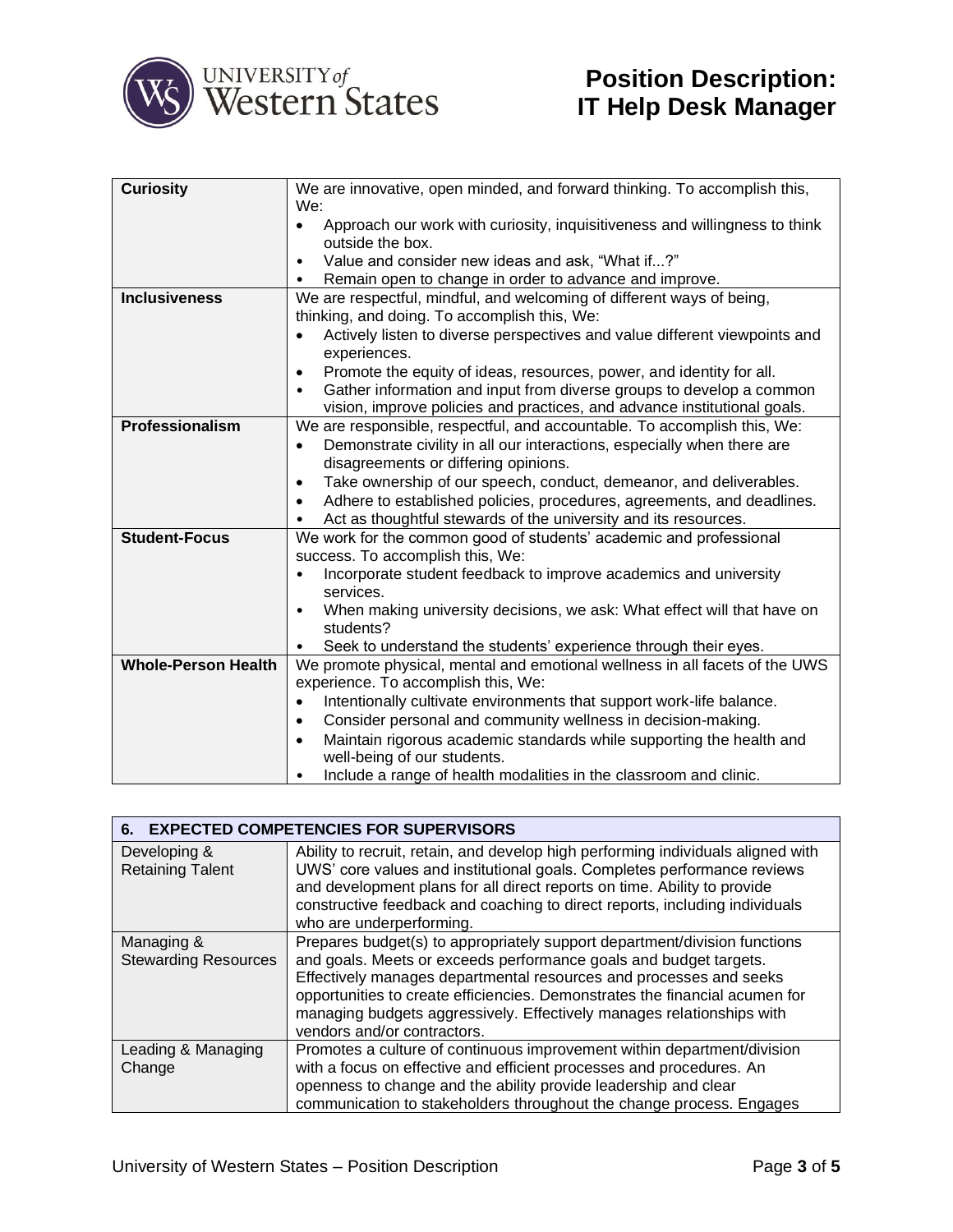

employees in the change process and develops commitment for sustaining change.

| <b>POSITION QUALIFICATIONS</b><br>7.      |                                                                                                                                                                                                                                                                                                                                                                                                                                                                                                                                                                                                                                                                                                                             |                                                                                                                                                                                                                                                                                                                                                                                                                                                           |  |
|-------------------------------------------|-----------------------------------------------------------------------------------------------------------------------------------------------------------------------------------------------------------------------------------------------------------------------------------------------------------------------------------------------------------------------------------------------------------------------------------------------------------------------------------------------------------------------------------------------------------------------------------------------------------------------------------------------------------------------------------------------------------------------------|-----------------------------------------------------------------------------------------------------------------------------------------------------------------------------------------------------------------------------------------------------------------------------------------------------------------------------------------------------------------------------------------------------------------------------------------------------------|--|
|                                           | Required                                                                                                                                                                                                                                                                                                                                                                                                                                                                                                                                                                                                                                                                                                                    | Preferred                                                                                                                                                                                                                                                                                                                                                                                                                                                 |  |
| <b>Education &amp; Training</b>           | Bachelors or Associate technical<br>$\bullet$<br>degree in Computer Science,<br>Information Systems or related<br>discipline, or equivalent relevant<br>experience in addition to the<br>minimum experience<br>requirement.                                                                                                                                                                                                                                                                                                                                                                                                                                                                                                 | N/A<br>$\bullet$                                                                                                                                                                                                                                                                                                                                                                                                                                          |  |
| <b>Certifications &amp; Licenses</b>      | N/A<br>$\bullet$                                                                                                                                                                                                                                                                                                                                                                                                                                                                                                                                                                                                                                                                                                            | ITIL Foundations Course and/or<br>$\bullet$<br>Certification<br>Knowledge Centered Support<br>$\bullet$<br>(KCS) Principles                                                                                                                                                                                                                                                                                                                               |  |
| Experience                                | Minimum of 5 years'<br>$\bullet$<br>professional or technical<br>experience in IT with a strong<br>background in all aspects of<br>customer service.<br>Minimum of 2 years' current<br>$\bullet$<br>management experience that<br>demonstrates proficiency in<br>leadership techniques and<br>management of resources.<br>Hands-on experience with a<br>$\bullet$<br>wide variety of computer<br>software, hardware, and<br>peripherals, including<br>Microsoft365<br>Experience with computer<br>$\bullet$<br>security systems, password, and<br>file protection protocols<br>Basic networking knowledge to<br>$\bullet$<br>support desktop issues<br>Experience with SQL server and<br>٠<br>basic systems administration. | Higher Education experience is<br>$\bullet$<br>a plus<br>Greater than 5 years'<br>٠<br>professional or technical<br>experience in IT with a strong<br>background in all aspects of<br>customer service.<br>Greater than 2 years' current<br>$\bullet$<br>management experience that<br>demonstrates proficiency in<br>leadership techniques and<br>management of resources.<br>Configuring and maintaining a<br>$\bullet$<br>help desk ticketing software |  |
| Related Knowledge,<br>Skills, & Abilities | Solid technical background with<br>$\bullet$<br>an ability to give instructions to a<br>non-technical audience<br>Strong communication and<br>$\bullet$<br>interpersonal skills with the<br>ability to effectively listen and<br>communicate information in a<br>clear and concise manner.<br>Plan, organize, and coordinate<br>$\bullet$<br>work to meet established                                                                                                                                                                                                                                                                                                                                                       | N/A<br>$\bullet$                                                                                                                                                                                                                                                                                                                                                                                                                                          |  |